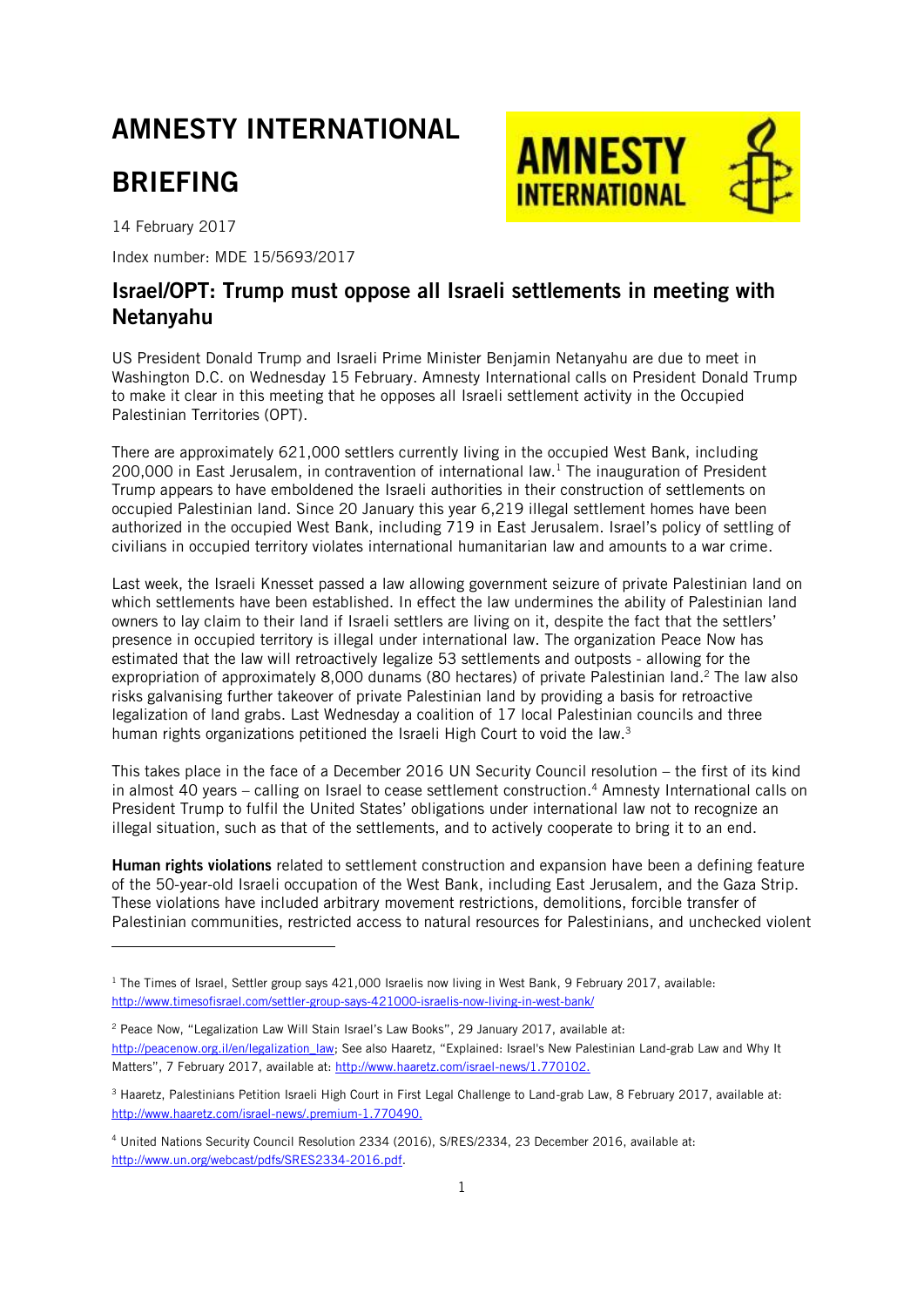attacks by settlers against Palestinians and their property.

#### Movement Restrictions

Israel imposes movement restrictions on Palestinians in the occupied West Bank, including checkpoints, road blocks, settler-only roads and impediments created by the fence/wall. Israel also imposes severe limitations on Palestinian access to East Jerusalem, which has been illegally annexed by Israel.

Movement restrictions in the occupied West Bank are imposed primarily to protect settlements and their residents, improve connectivity between settlements and Israel itself and to create space for further settlement construction and expansion.<sup>5</sup> In effect this means that Israel has restricted the movement of approximately 2.9 million Palestinians in order to ensure safety and freedom of movement for approximately 421,000 settlers in the occupied West Bank, whose presence in the OPT violates international law.

These arbitrary and discriminatory restrictions amount to a form of collective punishment and severely limit Palestinians' ability to work, to access healthcare, education and family members. The construction of the fence/wall inside the OPT – on the Palestinian side of the internationally recognized 1967 border – has served in effect to illegally annex Palestinian land to Israel, allowing residents of the illegal settlements built on that land to live as if part of Israel. This has cut Palestinian communities in half, in some cases dividing families from land on which they depend for their livelihood and in other cases preventing Palestinians from travelling to jobs in East Jerusalem and Israel. Restrictions on the movement of persons and goods across the OPT have crippled the Palestinian economy, with unemployment standing at 27 per cent in 2016, compared to 12 per cent in 1999.<sup>6</sup>

While Israel evacuated and dismantled its settlements in Gaza in 2005, the coastal enclave remains occupied by Israel, which maintains effective control over the territory. This year will mark the 10 year anniversary of Israel's land, sea and air blockade, which severely limits the import and export of fuel, food, building materials and other essential goods into Gaza and the ability of its residents to travel, amounting to collective punishment.

#### Demolitions and forcible transfer

-

Under the Oslo Accords of 1995 the occupied West Bank was divided into areas A, B and C. Although this division was envisaged as being a temporary measure preceding the full transfer of authority to the Palestinians, it continues today.

Area A constitutes roughly eight per cent of the occupied West Bank - including most of the Palestinian cities - and is under the civil and security control of the Palestinian authorities. Area B constitutes approximately 22 per cent of the occupied West Bank; here Israel controls security matters and the Palestinians control civil matters. Area C, which is home to approximately 300,000 Palestinians covers more than 60 per cent of the occupied West Bank and is under full Israeli civil and security control, enabling the Israeli authorities to impose planning and building policies that severely restrict the ability of Palestinian communities to build homes and vital infrastructure. Permits for Palestinian buildings in Area C are almost always denied by the Israeli Civil Administration, forcing Palestinian families to build without the necessary permits. Consequently, many Palestinians face the

[https://www.amnesty.org/en/documents/mde15/3529/2016/en/.](https://www.amnesty.org/en/documents/mde15/3529/2016/en/)

<sup>5</sup> Amnesty International, "Israeli authorities must end collective punishment of Palestinians in Hebron, protect human rights defenders in the city", (MDE 15/3529/2016), 25 February 2016, available at:

<sup>6</sup> United Nations General Assembly, Report of the Special Rapporteur on the situation of human rights in the Palestinian territories occupied since 1967, (A/71/554), 19 October 2016, Para. 43(b), available at: [http://www.ohchr.org/Documents/Countries/PS/A\\_71\\_554\\_en.pdf.](http://www.ohchr.org/Documents/Countries/PS/A_71_554_en.pdf)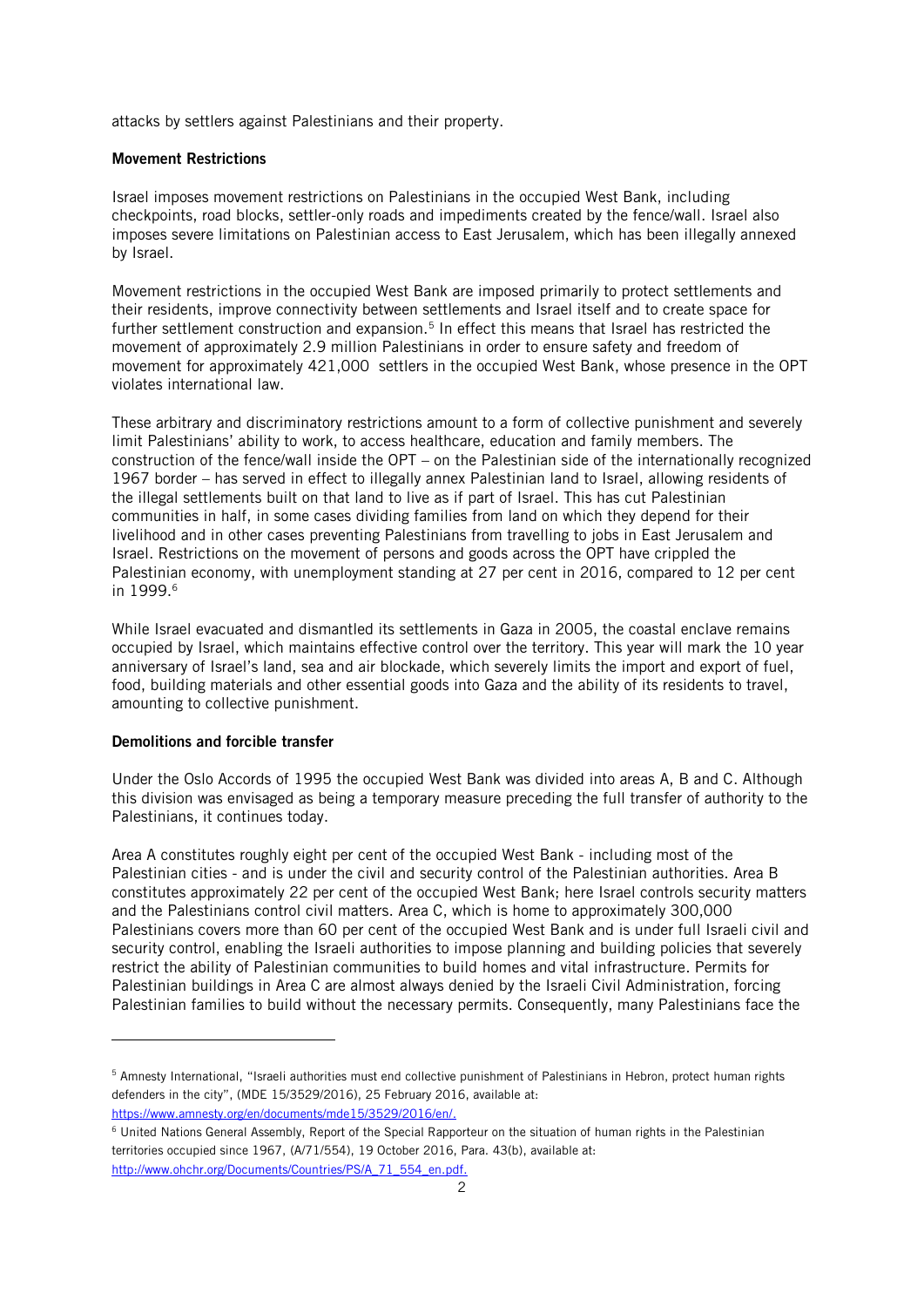threat of home demolitions and displacement. There are currently 11,000 outstanding demolition orders in Area C, affecting 17,000 Palestinian-owed structures<sup>7</sup>.

Israel also severely restricts Palestinian construction in East Jerusalem. Only 13 percent of East Jerusalem is zoned by Israel for Palestinian construction, and building permits are very rarely issued to Palestinians. As a result, 90,000 Palestinians are at risk of being displaced from their homes.<sup>8</sup> This makes way for the continued construction and expansion of illegal Israeli settlements, which currently cover 35 percent of East Jerusalem. 9

Both forcible transfer and extensive destruction or appropriation of property, if carried out unlawfully and wantonly, are grave breaches of the Fourth Geneva Convention, and amount to war crimes.

#### Access to natural resources denied

-

Confiscation, seizure and appropriation of land for settlements, bypass roads and related infrastructure has a devastating impact on Palestinians' rights to adequate standard of living and right to work. Land and resources lost to settlements can no longer be exploited by the Palestinian population to generate work and income. Area C – which Palestinians have severely limited access to – contains most of the natural resources necessary to develop and sustain a fully functioning Palestinian economy, including fertile land, stone quarries, water resources and access to the mineral rich Dead Sea. In addition to the roughly 6,000 hectares of land taken by Israeli settlements for residential dwellings, approximately 9,300 hectares of agricultural land in the occupied West Bank is cultivated by settlers. Settlers also administer around 20 industrial zones, covering approximately 1,365 hectares.<sup>10</sup>

Palestinians' limited access to natural resources can be further illustrated by the inequitable distribution of water in the OPT. Israel violates Palestinians' right to water, controlling and restricting Palestinian access to water to a level that neither meets the Palestinian population's needs nor constitutes a fair distribution of shared water resources. <sup>11</sup> Swimming pools, well-watered lawns and large irrigated farms in Israeli settlements in the OPT stand in stark contrast next to Palestinian villages whose inhabitants struggle even to meet their essential domestic water needs, let alone the level necessary to sustain agricultural endeavours.

Discriminatory access to water also impacts on Palestinians' right to the highest attainable standard of health. Many Palestinian communities survive on barely 20 litres of water per capita a day – the minimum amount recommended by the World Health Organization.<sup>12</sup> As well as violating numerous human rights, the exploitation of natural resources in the OPT for the benefit of the settlement population violates Israel's obligation under international humanitarian law to administer the occupied territory in the interests of the occupied population.

<sup>12</sup> See Amnesty International, *Troubled waters: Palestinians denied fair access to water*, October 2009, (Index: MDE 15/027/2009), available at: [https://www.amnesty.org/en/documents/MDE15/027/2009/en/.](https://www.amnesty.org/en/documents/MDE15/027/2009/en/)

<sup>7</sup> UN OCHA OPT, *Official data on demolition orders in Area C*, available at: [http://data.ochaopt.org/demolitions.aspx.](http://data.ochaopt.org/demolitions.aspx)

<sup>8</sup> UN OCHA OPT, *East Jerusalem, Key humanitarian concerns*, August 2014, available at: [http://www.ochaopt.org/content/east](http://www.ochaopt.org/content/east-jerusalem-key-humanitarian-concerns-august-2014)[jerusalem-key-humanitarian-concerns-august-2014.](http://www.ochaopt.org/content/east-jerusalem-key-humanitarian-concerns-august-2014)

<sup>9</sup> UN OCHA OPT, *East Jerusalem, Key humanitarian concerns*, August 2014, available at: [http://www.ochaopt.org/content/east](http://www.ochaopt.org/content/east-jerusalem-key-humanitarian-concerns-august-2014)[jerusalem-key-humanitarian-concerns-august-2014.](http://www.ochaopt.org/content/east-jerusalem-key-humanitarian-concerns-august-2014)

<sup>10</sup> Human Rights Watch, *Occupation Inc., How Settlement Businesses Contribute to Israel's Violations of Palestinian Rights*, January 2016, available at: [https://www.hrw.org/report/2016/01/19/occupation-inc/how-settlement-businesses-contribute-israels](https://www.hrw.org/report/2016/01/19/occupation-inc/how-settlement-businesses-contribute-israels-violations-palestinian)[violations-palestinian.](https://www.hrw.org/report/2016/01/19/occupation-inc/how-settlement-businesses-contribute-israels-violations-palestinian)

<sup>&</sup>lt;sup>11</sup> See Amnesty International, *Troubled waters: Palestinians denied fair access to water*, October 2009, (Index: MDE 15/027/2009), available at[: https://www.amnesty.org/en/documents/MDE15/027/2009/en/.](https://www.amnesty.org/en/documents/MDE15/027/2009/en/)